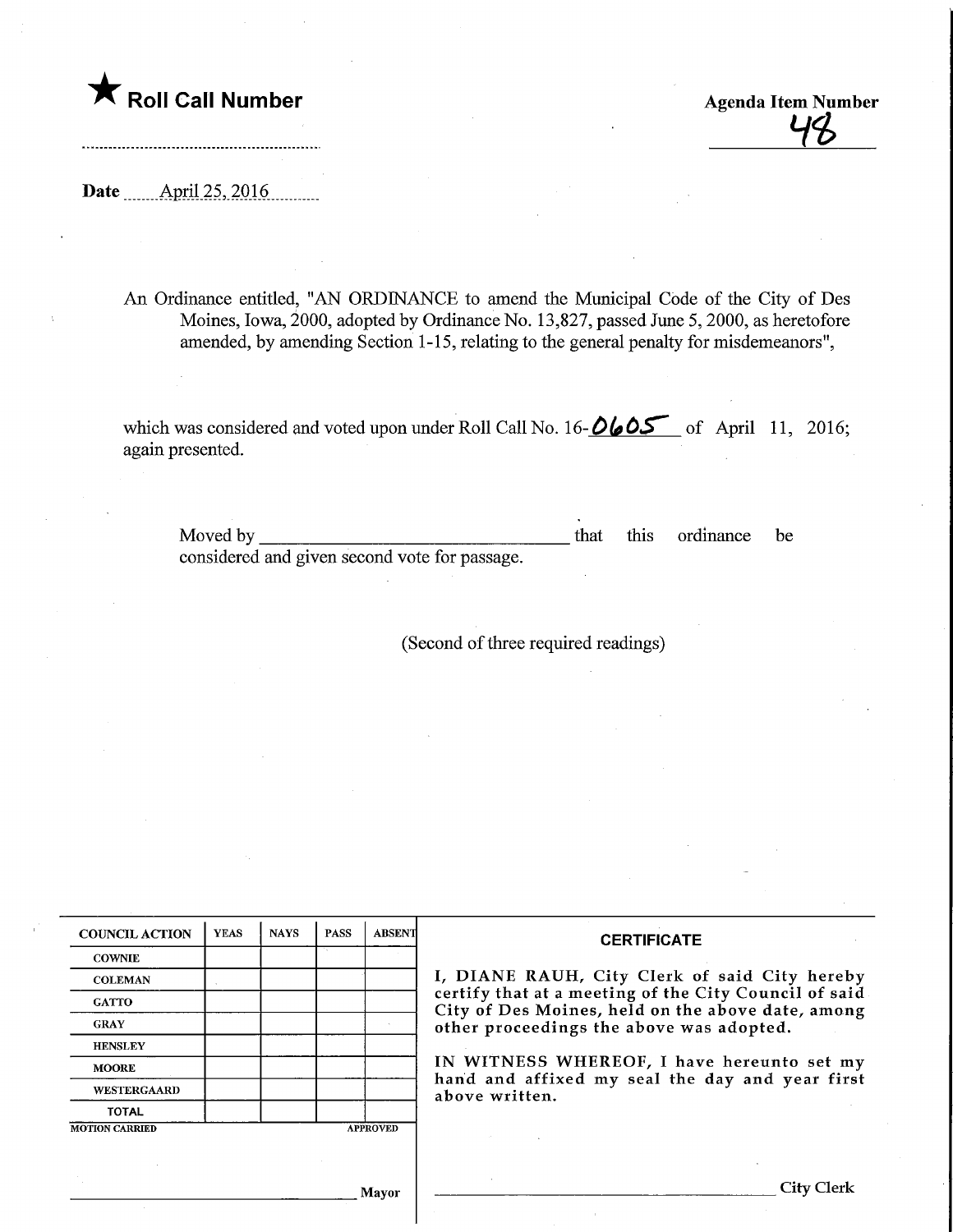$\bigstar$  Roll Call Number  $16 - 0605$ 

Agenda Item Mumber

Date ........ApriUL.2016..

An Ordinance entitled, "AN ORDINANCE to amend the Municipal Code of the City of Des Moines, Iowa, 2000, adopted by Ordmaace No. 13,827, passed June 5,2000, as heretofore amended, by amending Section 1-15, relating to the general penalty for misdemeanors",

presented.

Moved by  $\overrightarrow{U}$   $\overrightarrow{U}$   $\overrightarrow{U}$   $\overrightarrow{U}$  that this ordinance be

(First of three required readings)

considered and given first vote for passage.

FORM APPROVED:

 $-$ 

Jessica D. Spoden Assistant City Attorney

| <b>COUNCIL ACTION</b> | <b>YEAS</b> | <b>NAYS</b> | PASS | <b>ABSENT</b>   |
|-----------------------|-------------|-------------|------|-----------------|
| <b>COWNIE</b>         |             |             |      |                 |
| <b>COLEMAN</b>        |             |             |      |                 |
| <b>GATTO</b>          |             |             |      |                 |
| <b>GRAY</b>           |             |             |      |                 |
| <b>HENSLEY</b>        |             |             |      |                 |
| <b>MOORE</b>          |             |             |      |                 |
| WESTERGAARD           |             |             |      |                 |
| <b>TOTAL</b>          |             |             |      |                 |
| <b>MOTION CARRIED</b> |             |             |      | <b>APPROVED</b> |

## **CERTIFICATE**

IANE RAUH, City Clerk of said City hereby ify that at a meeting of the City Council of said of Des Moines, held on the above date, among er proceedings the above was adopted.

WITNESS WHEREOF, I have hereunto set my d and affixed my seal the day and year first ve written.

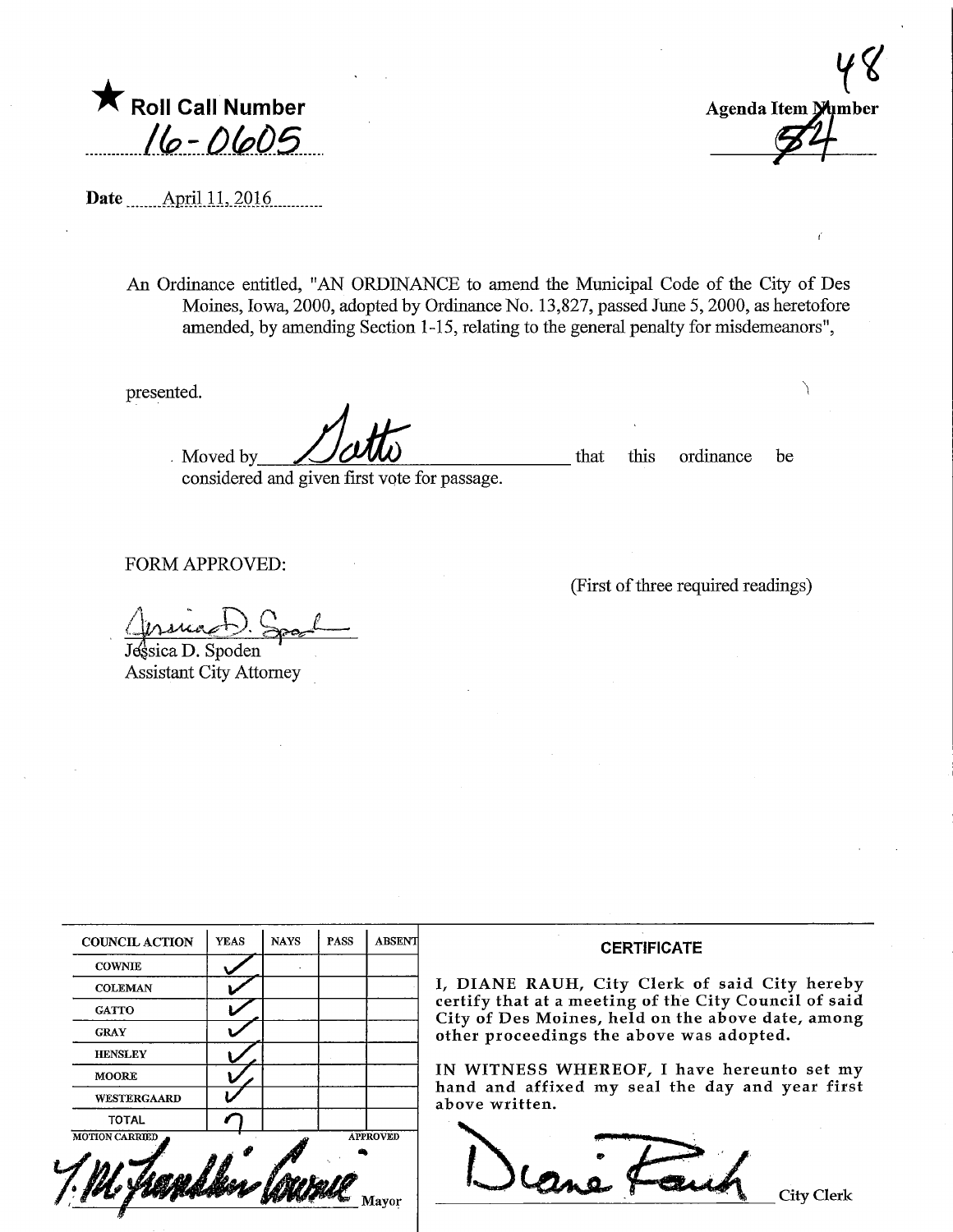$\mu^{\cdot}$ - 1<br>48

## ORDINANCE NO.

AN ORDINANCE to amend the Municipal Code of the City of Des Moines, Iowa, 2000, adopted by Ordinance No. 13,827, passed June 5, 2000, as heretofore amended, by amending Section 1-15, relating to the general penalty for misdemeanors.

Be It Ordained by the City Council of the City of Des Moines, Iowa:

Section 1. That the Municipal Code of the City of Des Moines, Iowa, 2000, adopted by

Ordinance No. 13,827, passed June 5, 2000, as heretofore amended, is hereby amended by

amending Section 1-15 relating to the general penalty for misdemeanors, as follows:

## Sec. 1-15. General penalty.

- (a) Whenever in this Code or m any city ordinance any act is prohibited or is made or declared to be unlawful or an offense or whenever in this Code or in any city ordinance the doing of any act is required or the failure to do any act is declared to be unlawful, if the act is not declared to be a misdemeanor or a municipal mfraction and if no specific penalty is provided therefor, the violation of any such provision shall be deemed to be a misdemeanor punishable by a fine not to exceed the maximum amount of dollars or imprisonment not to exceed the maximum number of days as provided in Section 903.1, subsection 1, paragraph a of the Iowa Code exceeding \$500.00 or by imprisonment not exceeding 30 days.
- (b) Whenever in this Code or in any city ordinance any act is prohibited and is declared to be a misdemeanor or whenever in this Code or in any city ordinance the doing of any act is required and the failure to do that act is declared to be a misdemeanor, the violation of any such provision shall be punishable by a fine not to exceed the maximum amount of dollars or imprisonment not to exceed the maximum number of days as provided in Section 903.1, subsection 1, paragraph a of the Iowa Code.
- (c) Whenever in this Code or m any city ordinance any act is prohibited and is declared to be a municipal mfraction or whenever in this Code or in any city ordinance the doing of any act is required and the failure to do that act is declared to be a municipal infraction, the violation of any such provision shall be punishable by a civil penalty of not more than \$750.00 for each violation or, if the infraction is a repeat offense, by a civil penalty of not more than \$1,000.00 for each repeat offense. However, a municipal infraction which is classified as an environmental violation or which arises from noncompliance with a pretreatment standard or requirement, referred to in 40 CFR 403.8, by an industrial user may be punishable by a civil penalty of not more than \$1,000.00 for each day a violation exists or continues. Each day a violation of a provision of this Code or of a city ordinance continues shall be considered a separate municipal infraction.

(d) In addition to seeking the imposition of a civil penalty as provided in this section, the city attorney may seek all other appropriate remedies allowed by law in regard to the abatement, correction, or discontinuance of activities which constitute municipal infractions.